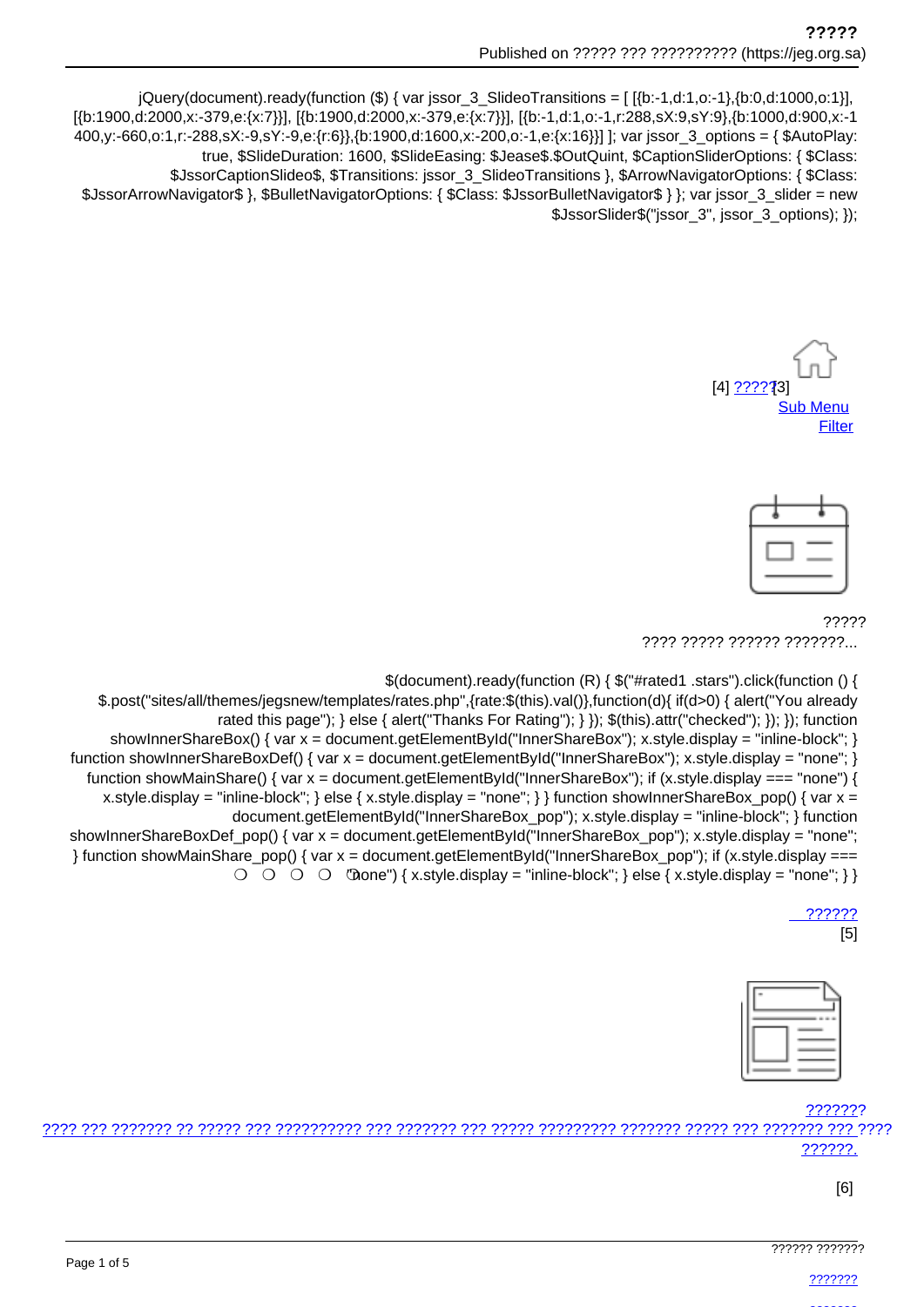

?????????

22222222 2222 222.

 $[7]$ 



????? ?????? ???????? 

 $[8]$ 



????? ???????? 

 $[9]$ 



?????? ????????

 $[10]$ 



????? ???????

777777 7777777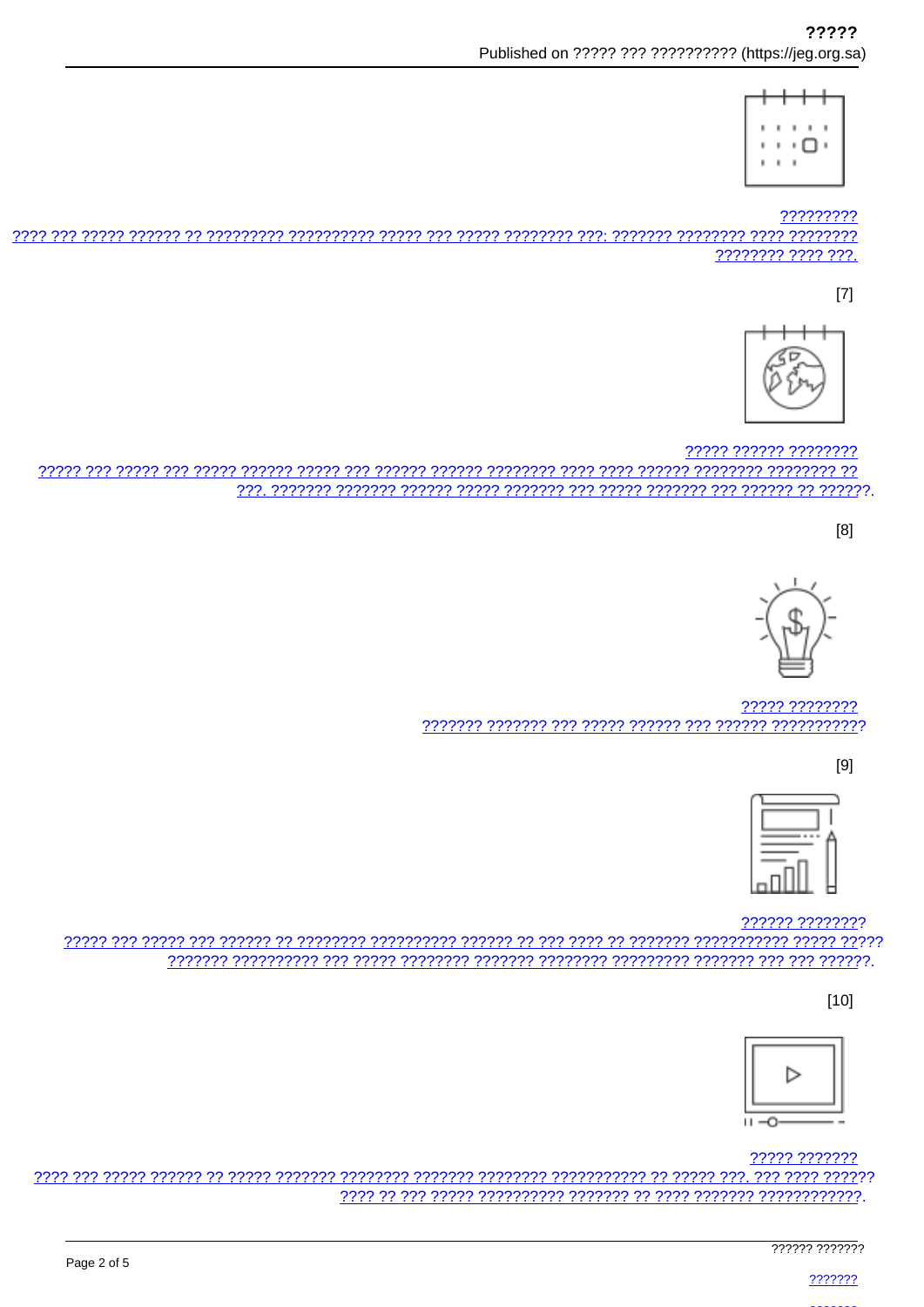$[11]$ 



????? ?????

 $[12]$ 

?????

????? ?? ???? ?????

??? ?????

?????????

???? C2C (?????)

7777777 7777777 777777777

???????

???? ??????? (????? )

????? ???????

???????

7777 77777 777777777 7777777

77777777 777777777

????????? (?????)

<u> ????? ????????</u>

?????? ????????

????????

???? ???? ??? (????? )

222222 2222222

???? ???????

?????

777777 7777777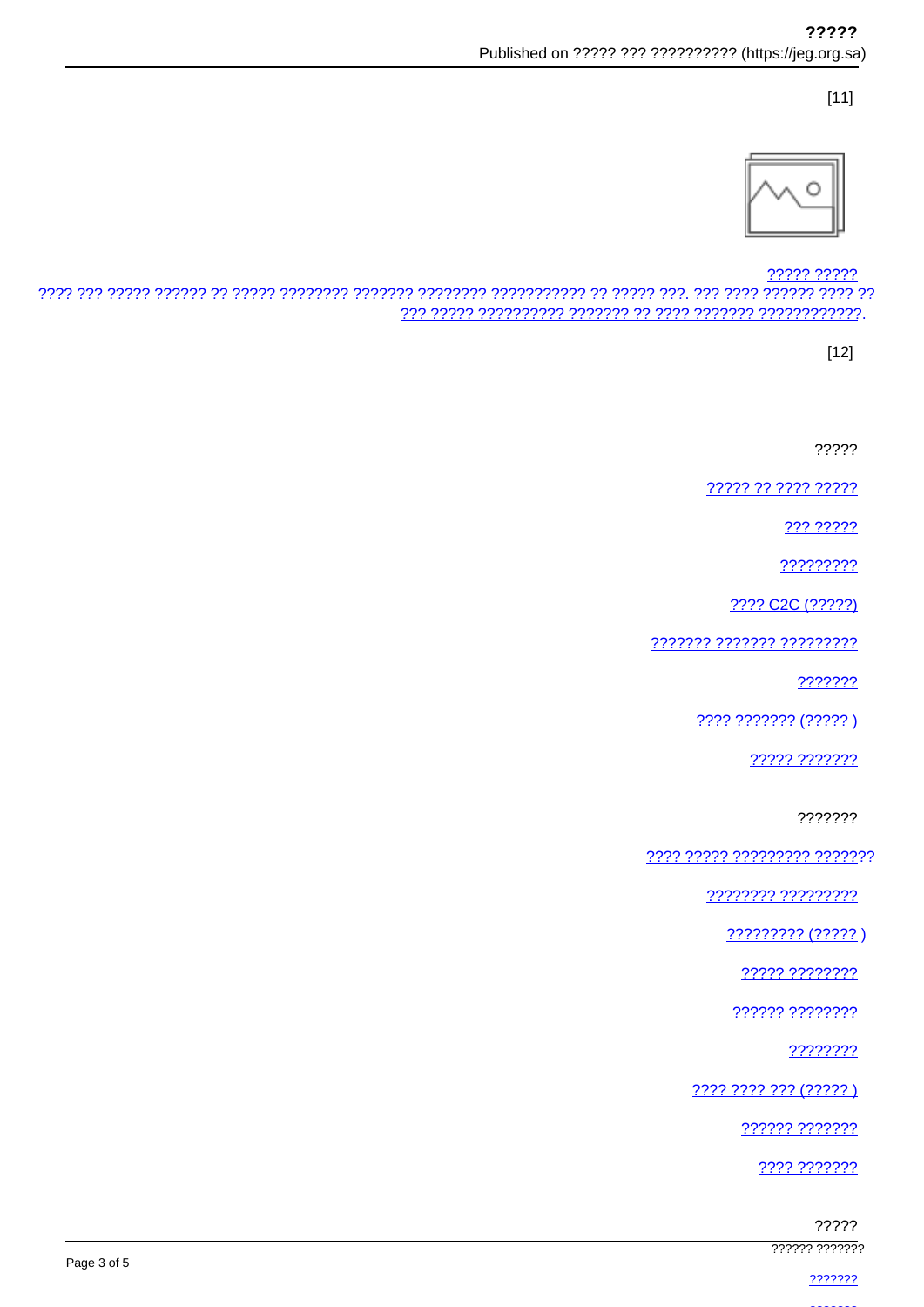????? ?????? ????? ????? ????

<u>????? ???? ????????</u>

77777 777777 777777 7777777

77777 777777777 77777777

77777 77777 77777777

22222 222222222 2222222

????? ???????? ???????

?????

???? ?????

???? ???

?????

??????? ??????????

????????? ???????????

222222 2222222

????? ????????

222222 22222222

????? ?????

????? ???????

?????? ?????????

??????

English

???????

?? ???????

22 222

???????

???????

22222 22222222

777777 7777777